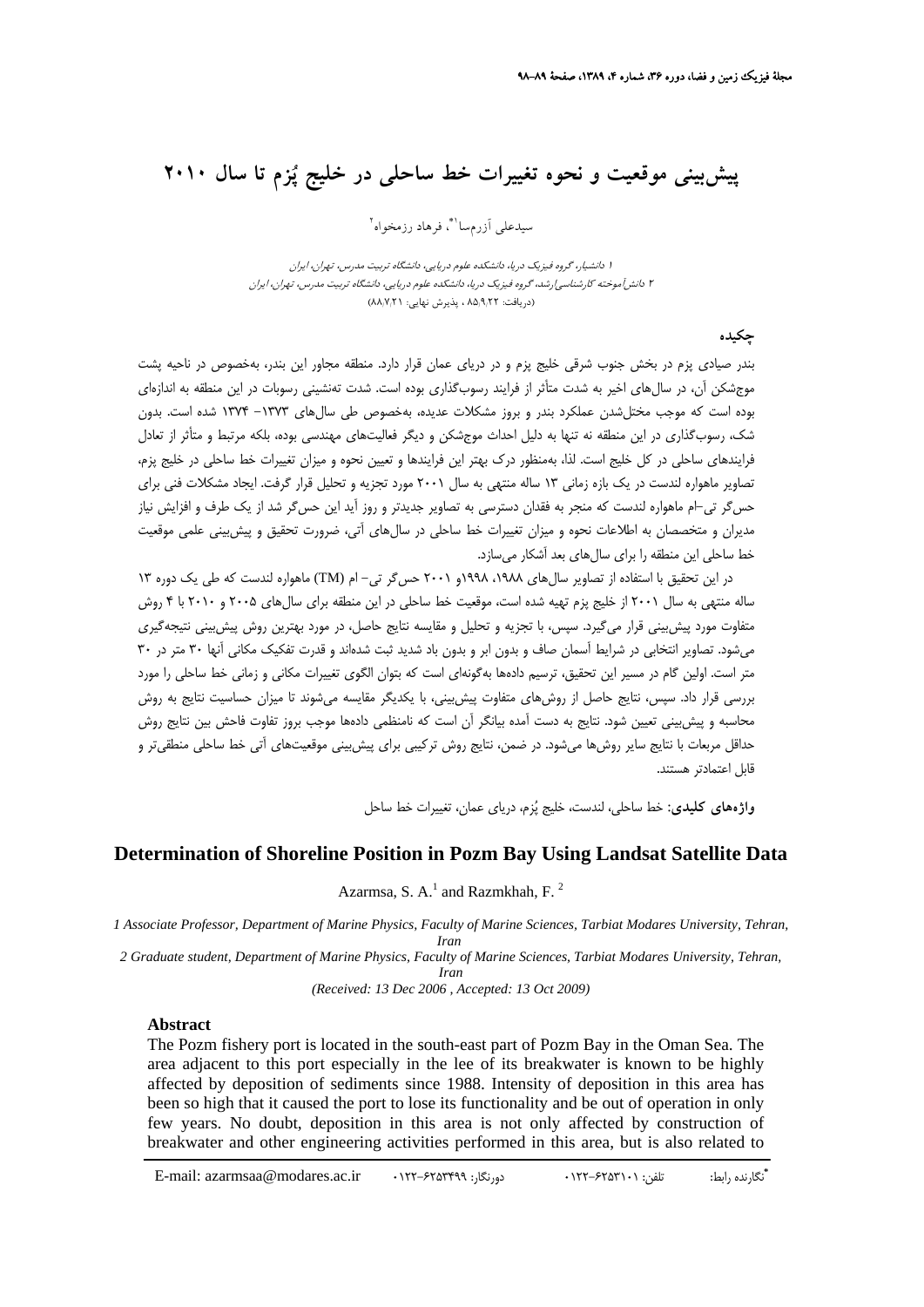and is in equilibrium with coastal processes in the whole Bay. To understand better these processes and determine shoreline changes in the Pozm bay, an analysis of available Landsat satellite images was performed over a period of 13 years ending in 2001. Technical problems have made newer images of TM sensor of Landsat unavailable since 2002. Besides, information about the shoreline situation in the future is necessary to assist in coastal management and regulatory programs.

In this paper, the shoreline position in Pozm Bay is predicted for years 2005 and 2010, using the images provided by the TM sensor of Landsat satellite from the study area in 1988, 1998 and 2001, and through application of 4 different predicting methods. Moreover, the results are analyzed and compared to determine the best predicting method for the study area.

The selected images have been recorded in cloud free and calm conditions and with 30 m by 30 m resolution. The first step in this research is to plot the data so as to be able to view the patterns of shoreline change both spatially and temporally. Then, different methods have been used to analyze this information, resolve the pattern of shoreline change and predict the shoreline position in the future. There are several possible methods for calculating an average rate of change within a selected time segment having more than two measurement points. One strategy is to compare the results of three or more different rate calculations, to observe the reasons for any significant differences in the results, and to recommend what is determined to be the best estimate of the rate. The calculation methods used in this study are the following:

1) The least-squares method which uses the slope of the least-squares fit (Y on X) to the distance/time data points within the time segment.

2) The "end-point" rate method which defines the first to last net difference in distance divided by the net time for the segment.

3) The Rate Averaging method which calculates the arithmetic average of all "long-term" rates within a time segment.

4) The compound method which is the average of the results obtained from other methods.

Finally, the results obtained from different calculation methods are compared to determine the sensitivity of the results to the method of calculation.

The results reveal that the spacing and accuracy of the data can have important effects on the rate calculation. The uneven clustering of data points resulted in significant differences between the outputs of the least square method and others. In the case where the time segment is short and the number of points are small (e.g. three), it is not recommended to use the least squares rate. An interesting end-point calculation is the first to last net effective change over the total time record, regardless of the path in between. This may or may not be meaningful, and can be very misleading, depending on that path. Therefore, the simple end-point rate can be used for comparison with other rate calculations as a checking device, and in those situations where any other rate is meaningless. The results of the compound method are the most accurate and reliable.

**Key words:** Shoreline position, Landsat, Satellite, Pozm Bay, Oman Sea, Shoreline changes, coastal processes

خطوط ساحلی از مهم ترین عوارض زمینیاند و همواره در باشند. حدود ۶۰ درصد از جوامع در مناطق ساحلی حال تغييرات كوتاهمدت و بلندمدت هستند. اين تغييرات زندگي ميكنند (كركنل، 1999). داشتن اطلاع از رفتار ممكن است بر اثر عوامل طبيعي يا بهواسطهٔ بشر ايجاد شده خط ساحلي به مديريت بهتر سواحل، طراحي صحيح تر و

**1 مقدمه**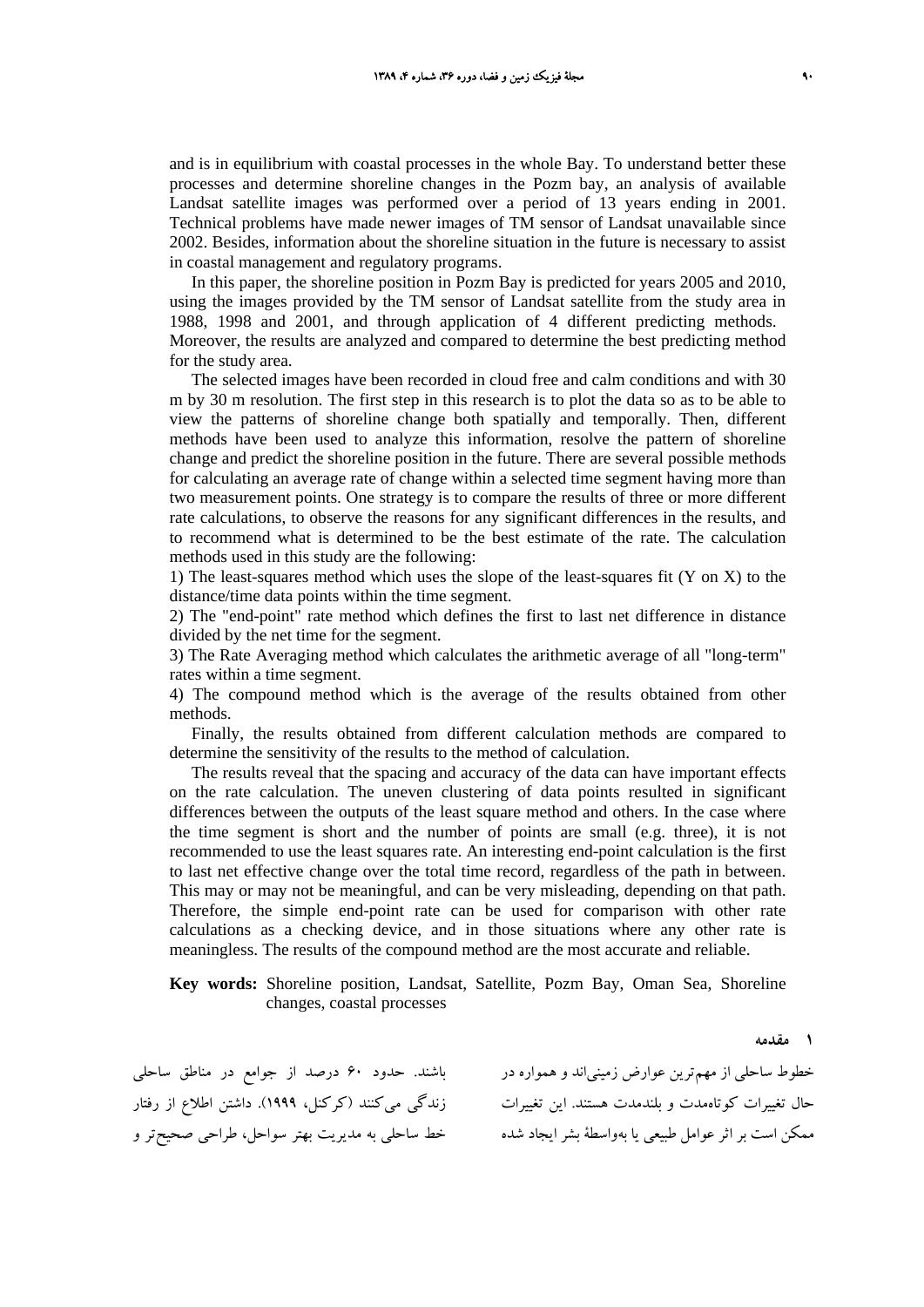احداث تأسيسات ساحلي مناسبتر و نيز تعيين حاشيه امن ساحل كمك فراواني ميكند. پس از تعيين خط ساحلي در زمانها و دورههاي متفاوت و مقايسههاي مربوط و بررسي علل و عوامل تغييرات، پيشبيني در مورد روند و ميزان تغييرات آتي و اتخاذ تدابير و راهكارهاي مناسب در مورد خط ساحلي صورت ميگيرد. با داشتن اطلاع از رفتار خط ساحلي، روش مقابله با تأثيرات منفي و روش بهرهگيري از تأثيرات مثبت قابل برآورد كردن است.

اطلاع از موقعيت گذشته، حال و آيندة خط ساحلي و نحوة تغييرات آن از ملزومات مديريت بهينة سواحل است. اطلاعات و دادههاي موردِ نياز از طريق؛ اندازهگيريهاي محلي، عكسبرداريهاي هوايي و يا تصاوير ماهوارهاي قابل حصول هستند. قديميترين روش مورد استفاده بهمنظور تعيين نحوه و ميزان تغييرات خطوط ساحلي، اندازهگيري فاصله نقاط گوناگون ساحل نسبت به نقاط كنترلي ثابت (Bench Marks) در خشكي است. در گذشته، موقعيت و نحوه نغييرات خطوط ساحلي در بسياري از مناطق دنيا عمدتا با استفاده از اين روش به دست آمده و مورد بررسي قرار ميگرفته است. دادههاي خط ساحلي در لوئيزياناي (Louisiana (ايالات متحد از 1853 به بعد نيز با روش نقاط كنترلي ثابت به دست آمده است (مك برد و همكاران، 1989). روشهاي ديگر شاملِ مدلسازي فرايندهاي ساحلي نظير؛ هيدروديناميك امواج و جريانهاي ساحلي، انتقال رسوب و فرايندهاي رسوبگذاري و فرسايش در مناطق ساحلي و مانند آن، مقايسه عكسهاي هوايي تهيه شده از مناطق ساحلي در دورههاي متفاوت و استفاده از تصاوير ماهوارهاي است. جلالي و امامجمعه (1375) با تفسير و مقايسه دو عكس هوايي با قدرت تفكيك 30 متر در 30 متر مربوط به سالهاي 1335 و 1363 به اين نتيجه رسيدند كه بخشهايي از سواحل جنوبي ايران در حدفاصل خليجهاي پزم و چابهار كه در معرض امواج مستقيم دريا و جريانات

ناشي از آن بودهاند، دچار فرسايش شديد شدهاند. در قسمتهايي از اين سواحل نيز پديده رسوبگذاري مشاهده و گزارش شد. غريب رضا و همكاران (1382) نيز نتايج فوق را در گزارش طرح تحقيقاتي خود تأييد كردند. الاسمار و وايت (2002) با استفاده از سه تصوير ماهواره لندست كه در سالهاي 1984و 1987و 1991 ثبت شده بودند، جابهجايي خط ساحلي در يكي از دلتاهاي رود نيل در مصر را بررسي كردند. ريو و همكاران (2002) نيز با استفاده از تصاوير ماهواره لندست، خطوط ساحلي خليج گوسمو در كره جنوبي را مورد بررسي قرار دادند. يامانو و همكاران يامانو و همكاران (2006) با روش مشابه خطوط ساحلي استخراج شده از سه ماهواره را مقايسه كردند. در تحقيقي كه در سواحل جنوبي استراليا صورت گرفت، از همة روشهاي پيشگفته استفاده شد (فاسرينگهام و گوود وينز، 1990). علاوه بر تصاوير لندست، از تصاوير ماهوارة آيكونوس (IKONOS (نيز ميتوان براي بررسي موقعيت خطوط ساحلي و ميزان تغييرات آنها استفاده كرد (لي و همكاران، 2002).

استفاده از دادههاي ماهوارهاي باعث صرفهجويي در وقت و هزينه ميشود. در حالِحاضر روش استفاده از تصاوير ماهوارهاي بهمثابة جديدترين و اقتصاديترين روش مطرح در دنيا به حساب ميآيد. روشهاي سنجش از دور علاوه بر ارزان بودن و دقت زياد، امكان مشاهده و مديريت پيوستة سواحل را فراهم ميكننــــد (چن و رائو، 1998). اين مزايا موجب افزايش روزافزون بهرهگيري از تصاوير ماهوارهاي در تعيين موقعيت خط ساحلي در دنيا شده است. متأسفانه عليرغم مزاياي اين روش، تاكنون فناوري بهرهگيري از دادههاي ماهوارهاي براي تهية اطلاعات هيدروگرافي در ايران كمتر از حد موردِانتظار توسعه يافته است.

بيتوجهي به رفتار خط ساحلي و تغييرات آن در بعضي موارد موجب بروز مشكلاتي براي تأسيسات ساحلي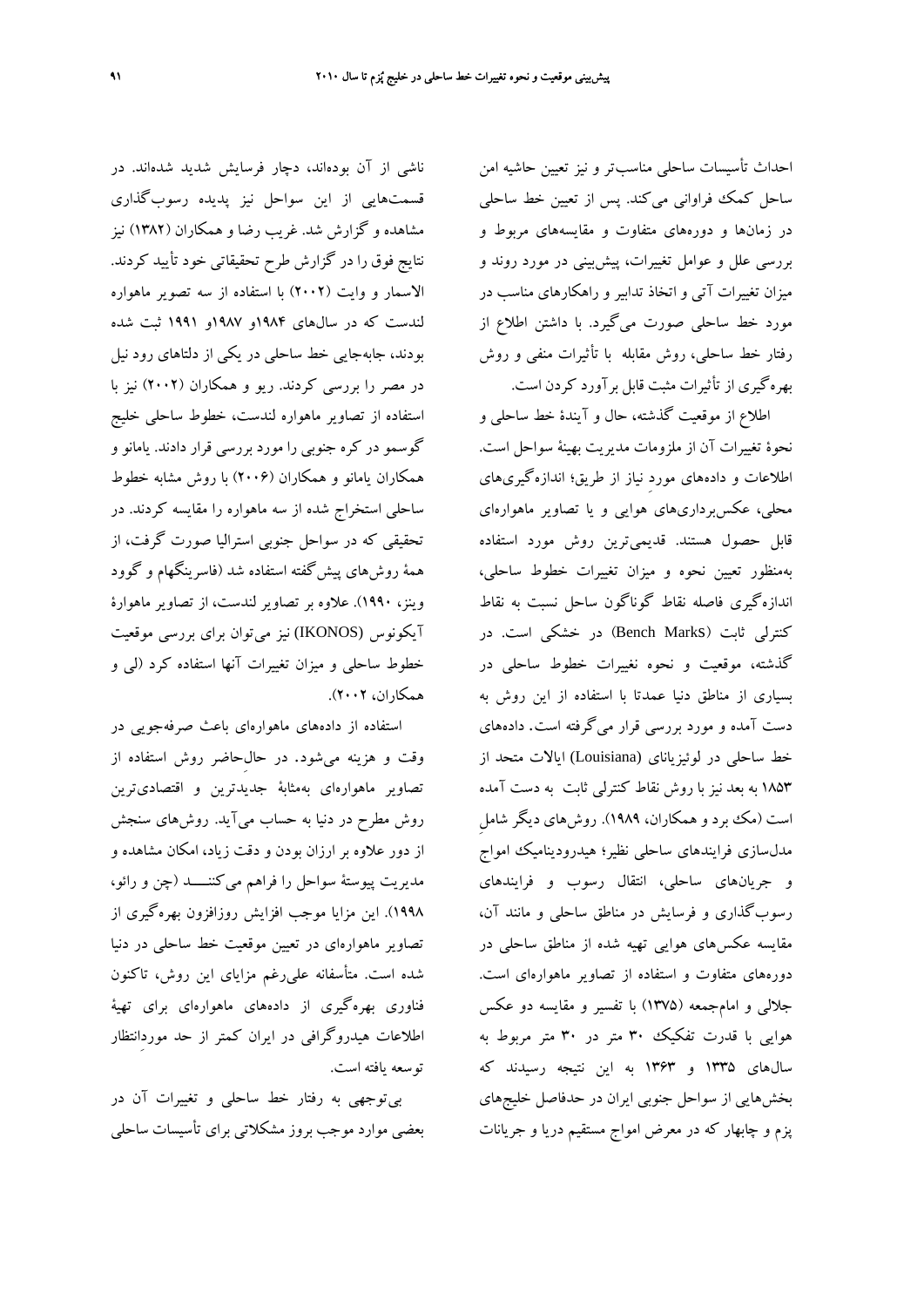ميشود. با توجه به وجود سواحل طويل در ايران و افزايش فعاليتهاي عمراني و مهندسي در نواحي ساحلي و موجود نبودن دادههاي كافي، عملي ساختن تحقيقات و بررسيها در مورد خطوط ساحلي كشورمان امري ضروري به نظر ميرسد (آزرمسا و رزمخواه، 1385).

در اين تحقيق با استفاده از تصاوير حسگر تي- ام (TM (ماهواره لندست كه طي يك دوره 13 ساله منتهي به سال 2001 از خليج پزم تهيه شده است، موقعيت خط ساحلي در اين منطقه براي سالهاي 2005 و 2010 با 4 روش متفاوت مورد پيشبيني قرار ميگيرد. سپس، با تجزيه و تحليل و مقايسه نتايج حاصل، در مورد بهترين روش پيشبيني نتيجهگيري ميشود.

**2 مواد و روشها**

تصاوير تهيه شده از خليج پزم مربوط به سالهاي ،1988 1998و 2001 است و منطقه تحقيقاتي با مختصات جغرافيايي كا۵<sup>66</sup> ° ° تا كام 14<sup>6</sup> ° ° شرقي و14<sup>6</sup> 14 25ْ تا 49ً ́23 25ْ شمالي را پوشش ميدهد. اين تصاوير از منطقة پزم را ماهواره لندست در شرايط آسمان صاف و بدون ابر و بدون باد شديد ثبت كرده است. قدرت تفكيك تصاوير مورد استفاده 30 متر در 30 متر است. موقعيت خط ساحلي براي هر 3 تصوير در شرايط يكسان استخراج شده است. براي استخراج خط ساحلي، پس از اِعمال تصحيحات هندسي با استفاده از نقاط ثابت و نيز تصحيح تراز آب، خشكيها حذف و از تابع تشخيص لبه (detection edge (استفاده شده است.

براي بررسي تغييرات موقعيت خط ساحلي، از روش برشهاي عرضي (Transects (استفاده شده است. اين روش در موقعي كه خط ساحلي زمانهاي متفاوت در يك تصوير رسم شدهاند به كار ميرود. در روش برشهاي عرضي در محل موردِنظر خطي عمود بر ساحل رسم ميشود و مختصات محلهاي برخورد اين خط عمود

با خطوط ساحلي ثبت ميشود (نقشه 1). نقطة پيشبيني نيز روي همين خط قرار خواهد داشت. پيشبيني خط ساحلي در سالهاي آتي به چهار روش صورت ميگيرد (فاستر و ساواژ، 1989):

الف) روش حداقل مربعات (Least Squares): در اين روش نقاط در نمودار موقعيت برحسب زمان رسم ميشود و خط يا منحني مناسبي- كه كمترين خطاي محاسبه شده به روش حداقل مربعات را نسبت به دادهها داشته باشد، بر آنها برازش ميشود. نقطة پيشبيني از روي نمودار به دست ميآيد. اين روش در حالتي كه دادهها از نظر زماني پراكندگي منظمي نداشته باشند، جواب قابل قبولي به دست نميدهد. از طرفي اگر يكي از دادهها همخواني نداشته باشد، در جواب نهايي خطاي زيادي ايجاد ميشود. ب) روش نقطهٔ آخر (End-point): در اين روش بسيار ساده، اولين نقطه و آخرين نقطه از نظر زماني در نظر گرفته ميشوند. اختلاف مكاني آنها بر اختلاف زمانيشان تقسيم ميشود و يك نرخ رشد خط ساحلي به دست ميآيد. از اين نرخ و از موقعيت نقطة آخر استفاده ميشود و نقطة پيشبيني به دست ميآيد. به دليل محاسبه و كاربرد متوسط درازمدت نرخ تغييرات خط ساحلي، اين روش در بسياري از موارد جوابي قابل قبول به دست ميدهد ولي به دليل كم بودن دقت، معمولاً فقط براي برآوردهاي سريع مورد كاربرد دارد. در روش نقطة آخر از دادههاي زمانهاي مياني استفادهاي نميشود.

ج) روش ميانگين نرخها (Rate Averaging): در اين روش زوج نقاطي كه از نظر زماني فاصلة قابلتوجه دارند انتخاب ميشوند. با استفاده از روش نقطة آخر، نرخها محاسبه ميشوند. ميانگين اين نرخها، نرخ پسروي يا پيشروي خط ساحلي را در كل دوره مورد بررسي مشخص ميكند. نقطههاي پيشبيني حاصل از اين روش، در بسياري از موارد قابلِقبول و معقول هستند. موارد استثناء، حالاتي است كه عوامل محيطي روي شكل و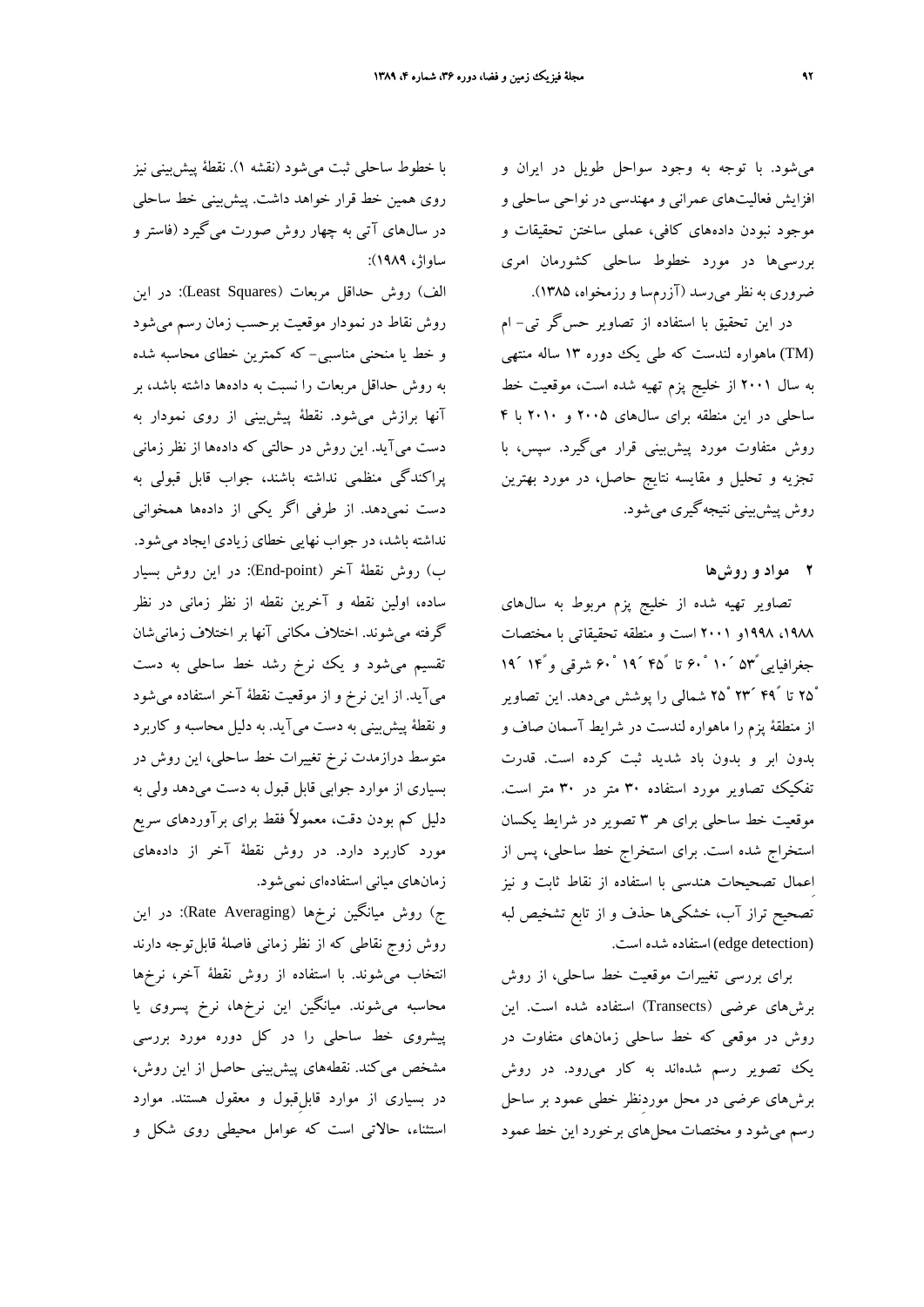چهار روش برآورد كردند و آن را با اندازهگيريهاي در محل مطابقت دادند و به اين نتيجه رسيدند كه روش تركيبي، پيشبيني بهتري براي آينده به دست ميدهد. در اين تحقيق، براي پيشبيني موقعيت خط ساحلي در سالهاي 2005 و 2010 از هر 4 روش پيشگفته استفاده شده است تا ميزان دقت و كارايي هريك تعيين و در مورد مناسبترين روش نتيجهگيري شود. روند تحقيق در شكل 1 عرضه شده است.

حركت خط ساحلي تأثير شديد ميگذارند. اگر خط واصل بين دو نقطه كه فاصلة زماني كمتري دارند، شيب (نرخ پيشروي) زيادي داشته باشد، كل نرخ محاسبه شده تحتِتأثير قرار ميگيرد و استفاده از اين نرخ براي دورههاي طولاني مدت موجب بروز خطا ميشود.

د) روش تركيبي: اين روش در واقع تركيبي از سه روش ذكر شده در بالا است. فاستر و همكاران (2000) صحت كاركرد اين روش را بررسي كردند. ايشان از دادههاي قبل از ،1992 موقعيت خط ساحلي در 1999 را با استفاده از



**شكل .1** مراحل و نحوه انجام تحقيق.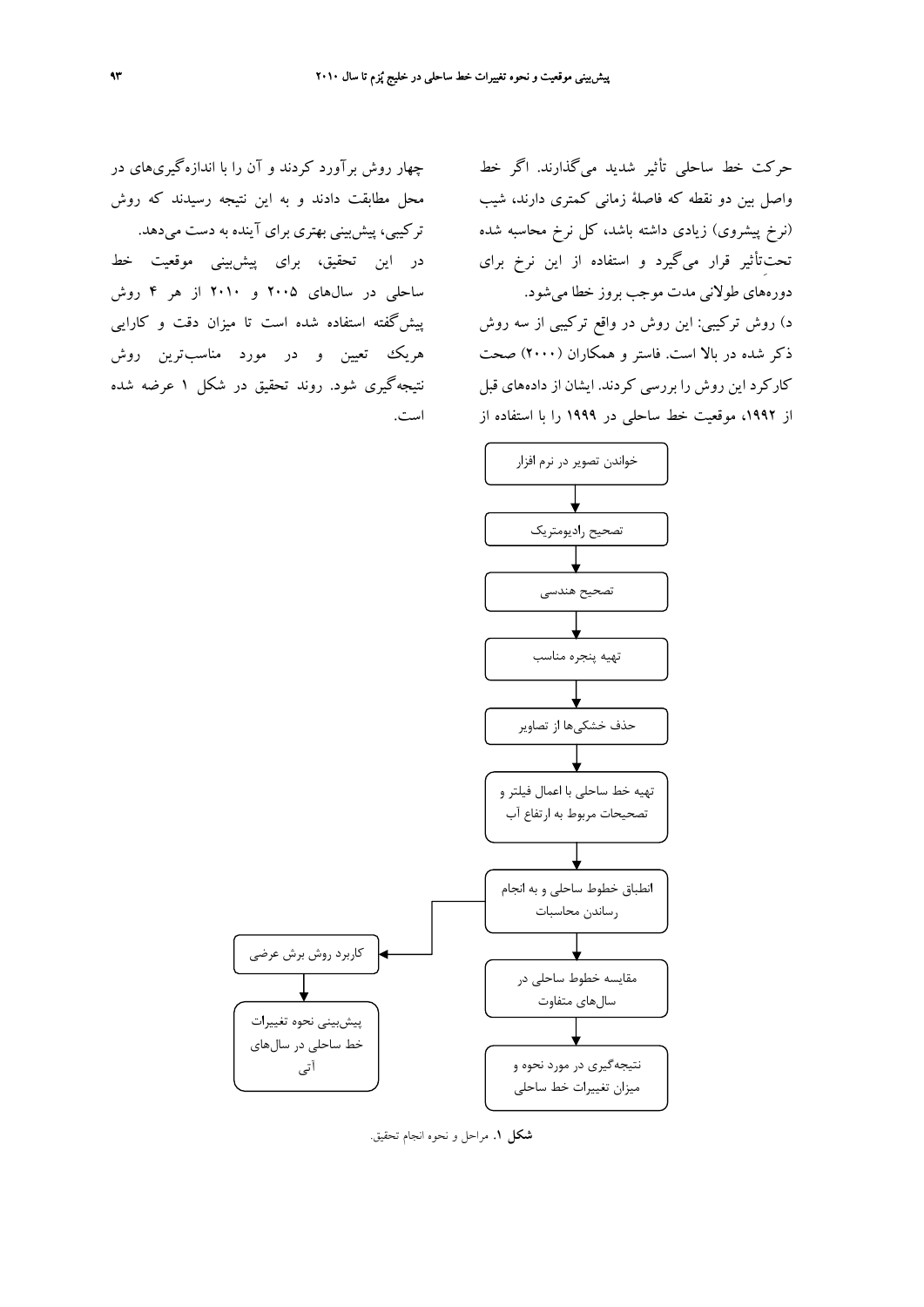با توجه به نامنظم بودن خط سـاحلي، و بـه منظـو ر انتخـاب محلهاي بهينه و كاهش حجم محاسـبات، فاصـله متوسـط برشهاي عرضي 300 متر و در حالت حداكثر 900 متر در نظر گرفته شده است. در نقاطي ماننـد سـواحل شـرقي كـه جابهجايي خط ساحلي بينظمي دارد خطوط برش عرضـي رسم نشده است.

**3 نتايج و بحث**

نتايج محاسبات مربوط به برآوردكردن نرخ تغييرات و پيشبيني موقعيت خط ساحلي براي سالهاي 2005 و سال 2010 كه با استفاده از روشهاي متفاوت صورت گرفته، در نقشههاي 1 تا 8 آورده شده است. همانگونه كه در نقشههاي 1 تا 8 قابل مشاهده است، ميزان تغيير؛ چه به صورت پيشروي در دريا و چه به شكل پسروي از دريا، در طول خطوط ساحلي يكسان نبوده و از حدود چند متر تا چند صد متر متغير است.

نقشههاي 1 و 5 نتايج پيشبيني موقعيت خط ساحلي با استفاده از روش حداقل مربعات را نشان ميدهند. مشاهده ميشود كه نتايج اين روش براي موقعيت خط ساحلي در 2005 (نقشه 1) در برخي نواحي مانند دماغه غربي و پشت دماغه شرقي با نتايج حاصل شده از روشهاي ديگر،

تفاوت قابلِتوجه دارد. بهطوريكه جابهجايي بيش از اندازه خط ساحلي در اين نواحي كه براساس اين روش پيشبيني شده است، غير واقعي و دور از انتظار به نظر ميرسد. همچنين، در سواحل شمالي، موقعيت خط ساحلي به صورت دندانهدار و با تغييرات شديد پيشبيني شده كه با توجه به روند ملايم تغييرات طولي در طبيعت، متفاوت است. پيشبينيهاي حاصل از اين روش براي موقعيت خط ساحلي در 2010 (نقشه 5) نيز غيرِطبيعي و متفاوت با ساير روشها است. نامنظم بودن فاصله زماني دادهها عامل اصلي بروز خطا و دليل حصول نتايج كمدقت به هنگام استفاده از روش حداقل مربعات براي پيشبيني موقعيت خط ساحلي است. لذا كاربرد اين روش بدون اتخاذ تمهيدات و كنترلهاي گوناگون توصيه نميشود. نقشــههــاي ،2 3 و 4 بــهترتيــب نتــايج مربــوط بــه كــاربرد روشهاي نقطه آخر، ميانگين نرخ ها و ميـانگين سـه روش را براي پـيشبينـي موقعيـت خـط سـاحلي در 2005 نشـان ميدهند. هر سه روش، پيشبيني خـوب و منطقـي را بـراي سواحل منطقه مورد بررسي به صورت تغيير ملايم موقعيت خط ساحلي در سواحل شمال شرقي و قسـمتي از سـواحل شـمالي و تشـديد رونـد پيشـروي خـط سـاحلي در پشـت دماغههاي غربي و شرقي بهدست ميدهند.



**نقشه .1** خط ساحلي هر سه سال و پيشبيني موقعيت خط ساحلي در سال 2005 با روش حداقل مربعات.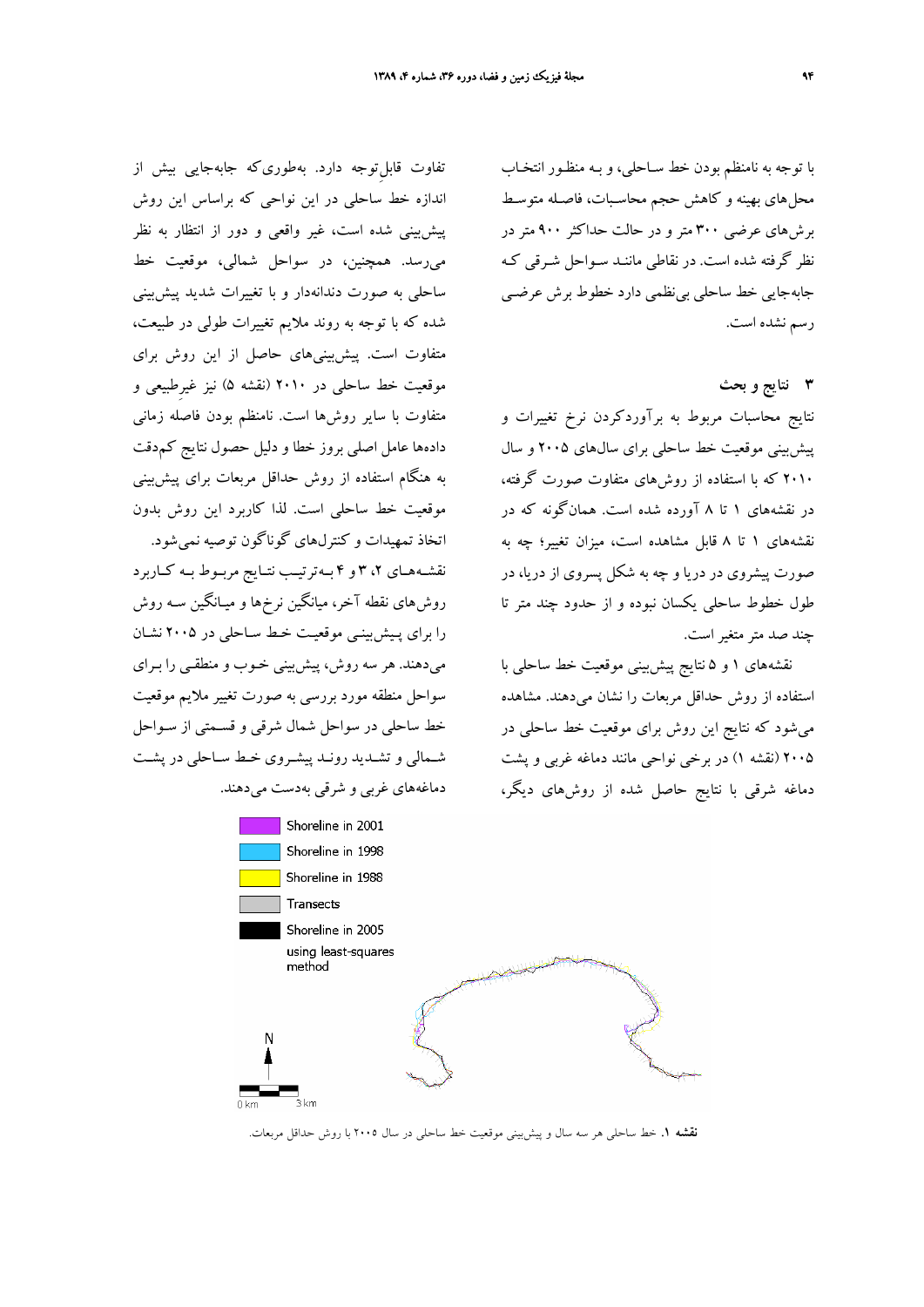

**نقشه .4** خط ساحلي هر سه سال و پيشبيني موقعيت خط ساحلي در سال 2005 با روش تركيبي.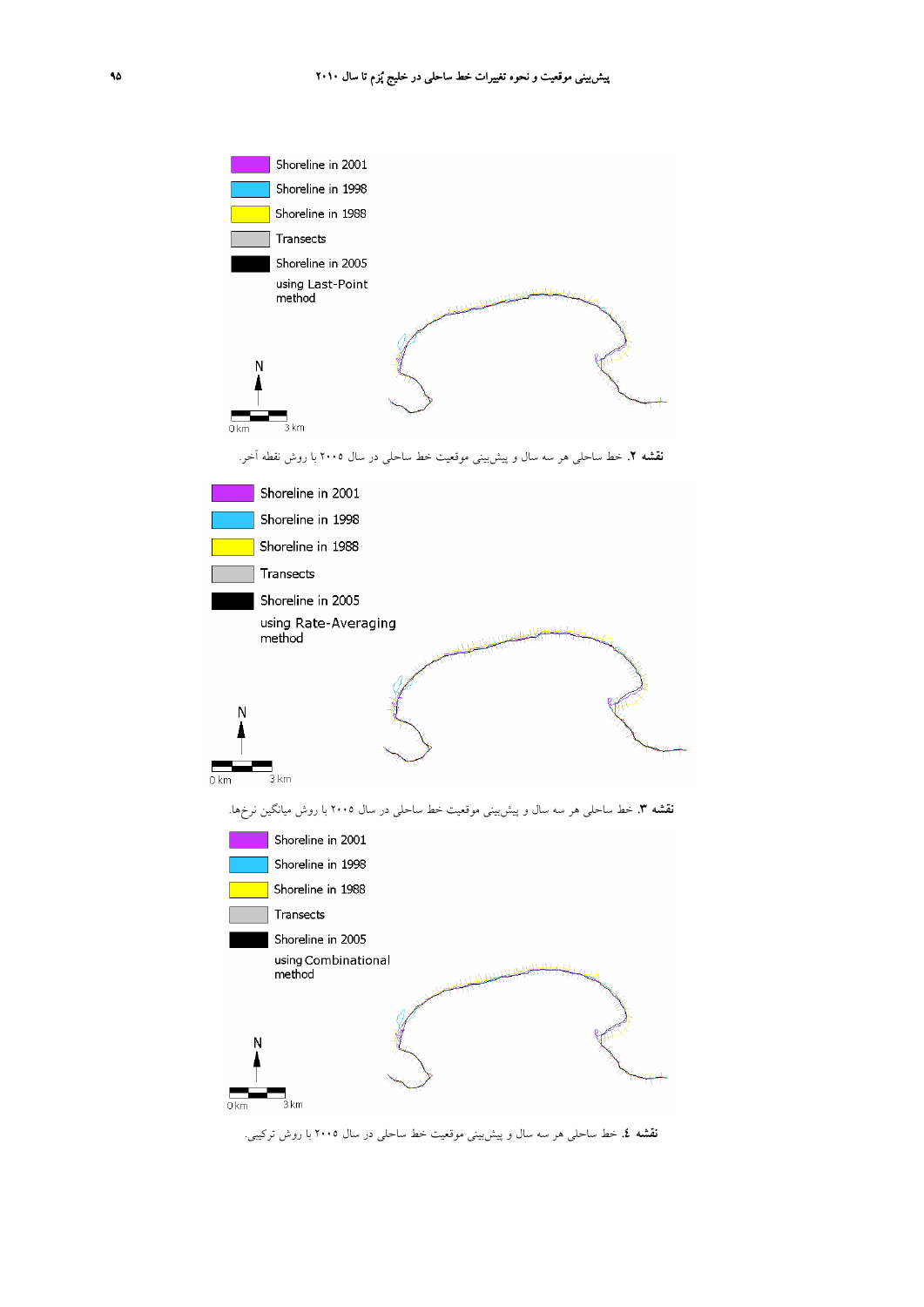

**نقشه .5** خط ساحلي هر سه سال و پيشبيني موقعيت خط ساحلي در سال 2010 با روش حداقل مربعات.

خليج) دماغههاي غربي و شرقي و در برخي از نواحي سواحل شمال غربي و شمال شرقي، تغيير ميكند. اين نتايج، بهخصوص در نواحي دماغههاي غربي و شرقي خليج با نتايج حاصل از تفسير و مقايسه دو عكس هوايي تهيه شده از منطقه مربوط به سالهاي 1335 و 1363 (جلالي و امامجمعه، 1375 و غريب رضا و همكاران1382،) همخواني دارد.

بررسيها بيانگر مقبوليت و قابليت اعتماد بيشتر روش تركيبي (ميانگين هر سه روش) است.

نقشههاي ،6 7 و 8 كه نشاندهندة نتايج حاصل از كاربرد اين روشها (روشهاي نقطه آخر، ميانگين نرخها و ميانگين سه روش) براي پيشبيني نحوه تغيير موقعيت خط ساحلي تا 2010 هستند نيز مبين ادامه روند تغييرات برآورد شده براي 2005 و دقت مناسب پيشبينيهاي صورت گرفته هستند. بر اساس اين پيشبينيها موقعيت خط ساحلي در 2010 به صورت؛ پيشروي قابل توجه در پشت دماغههاي غربي و شرقي (پشت موجشكن پزم)، پيشروي ملايم در بخشي از سواحل شمالي و شمال شرقي، و نبود جابهجايي قابلِتوجه در نواحي بيروني (خارج از



**نقشه .6** خط ساحلي هر سه سال و پيشبيني موقعيت خط ساحلي در سال 2010 با روش نقطه آخر.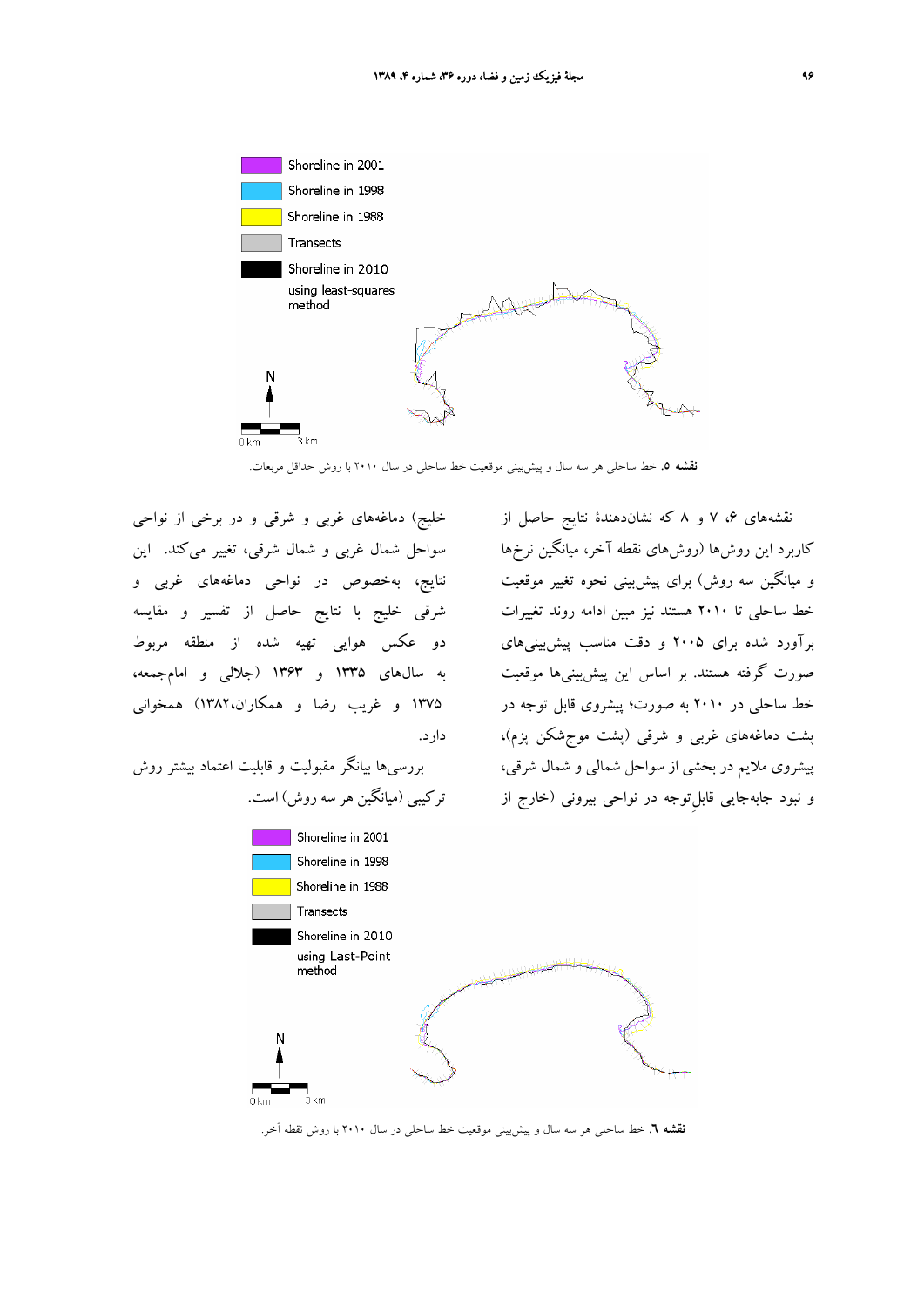

**نقشه 7 .** خط ساحلي هر سه سال و پيشبيني موقعيت خط ساحلي در سال 2010 با روش ميانگين نرخها.



**نقشه8 .** خط ساحلي هر سه سال و پيشبيني موقعيت خط ساحلي در سال 2010 با روش تركيبي.

چابهار. دومين كنفرانس بينالمللي سواحل، بنادر و سازههاي دريايي ايران، ص .109-100 غريب رضا، م. ر،. معتمد، ا. و جلالي، ن،. ،1382 گزارش طرح تحقيقاتي بررسي تغييرات خطوط ساحلي استان سيستان و بلوچستان. مركز تحقيقات آب و آبخيزداري كشور، 402 ص.

Chen, L. C. and J. Y. Rau, 1998, Detection of shoreline change for tideland area using multi-

**منابع** آزرمسا، س. ع،. و رزمخواه، ف،. ،1385 بررسي موقعيت خط ساحلي در خليج چابهار با استفاده از دادههاي ماهوارهاي. مجله علمي و پژوهشي علوم زمين، تابستان ،85 سال پانزدهم، شماره ،60 ص ..80-87 جلالي، ن. و امامجمعه، س. ر،. ،1375 بررسي روند تغييرات نوار ساحلي حد فاصل خليجهاي پزم و